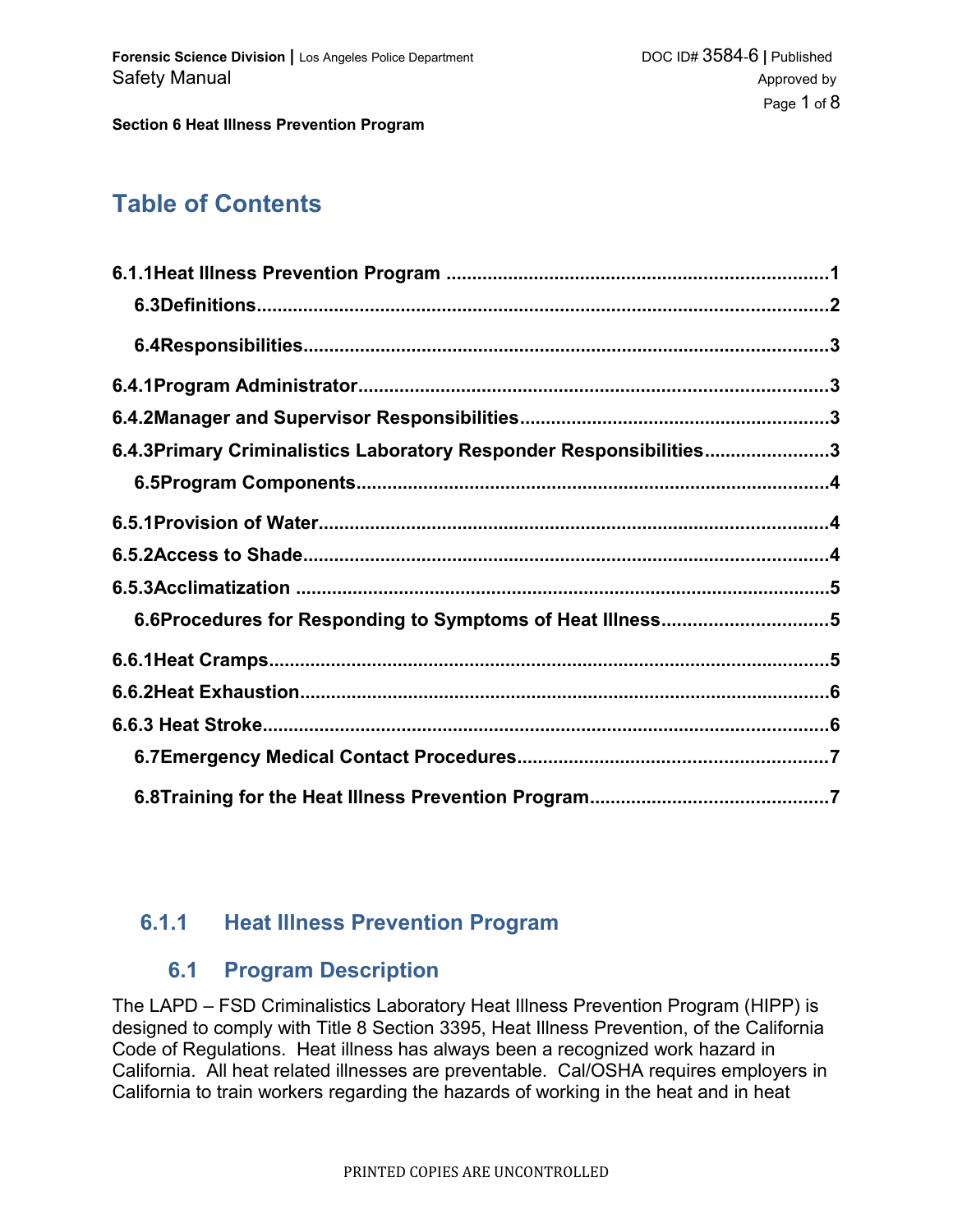related illness. The standard also requires employers to have a written plan that informs employees, supervisors, and managers of the regulatory requirements employers must adhere to related to heat related illness prevention.

The primary goal of the LAPD-FSD Criminalistics Laboratory Heat Illness Prevention Program (HIPP) is employee safety. The training and operational elements in this plan provides employees, managers, and supervisors with the tools necessary to anticipate environmental conditions that contribute to heat related illness, to recognize when work assignments place employees at risk, and what job instructions need to be communicated to employees regarding the prevention of heat related illness. Procedures for responding to symptoms of heat illness are also detailed in this program.

# **6.2 Scope**

The LAPD – FSD Criminalistics Laboratory Heat Illness Prevention Program (HIPP) is intended to control the occurrence of heat related illness. The Heat Illness Prevention Program applies to Police Officers, Criminalists, Supervising Criminalists, Chief Forensic Chemists, Firearm Examiners, Laboratory Technicians, Architectural Drafting Technicians, and Forensic Photographers. The HIPP also applies to:

- All outdoor work areas and field response locations where environmental conditions cannot be adjusted by active cooling methods.
- Indoor or covered facilities where the air temperature meets or exceeds  $95^{\circ}$  F

 Any Criminalistics Laboratory employee who is required to wear or perform work in a full-body personal protective suit, regardless of interior or exterior ambient temperatures.

# **6.3 Definitions**

 Acclimatization - The temporary adaptation of the body to work in the heat that occurs gradually when a person is exposed to it. Acclimatization peaks in most people within four to fourteen days of regular work for at least two hours per day in the heat.

• Heat Illness – A serious medical condition resulting from the body's inability to cope with a particular heat load, and includes heat cramps, heat exhaustion, heat syncope (fainting), and heat stroke.

 Environmental risk factors for heat illness – working conditions that create the possibility that heat illness could occur, including air temperature, relative humidity, radiant heat from the sun and other sources, conductive heat sources such as the ground, air movement, workload severity and duration, protective clothing and personal protective equipment worn by employees.

 Personal risk factors for heat illness - Factors such as an individual's age, degree of acclimatization, health, water consumption, alcohol consumption, caffeine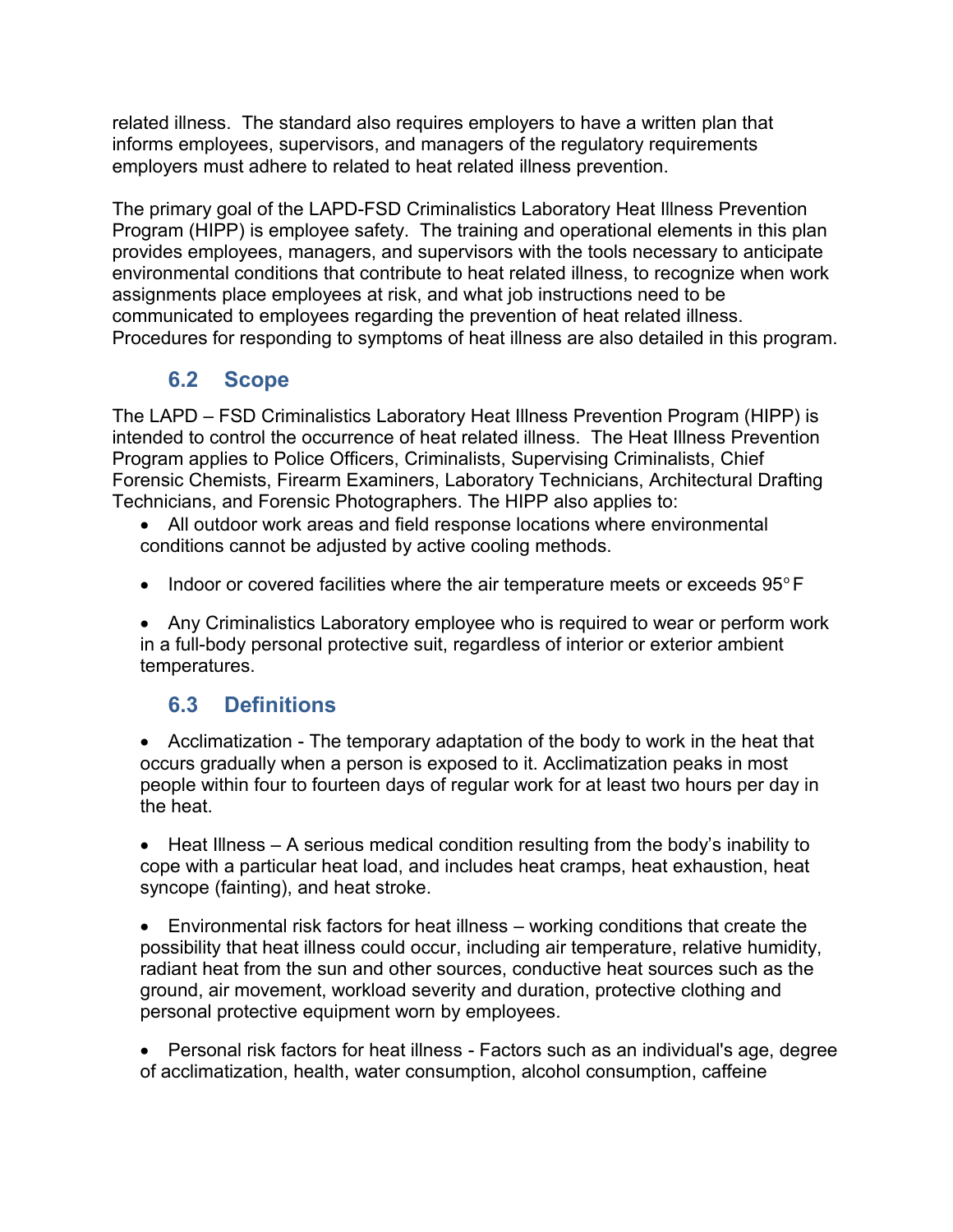consumption, and use of prescription medications, that affects the body's water retention or other physiological responses to heat.

• Preventive recovery period - A period of time, at least five minutes, used to recover from the heat in order to prevent heat illness.

• Shade - Blockage of direct sunlight. Canopies, umbrellas and other temporary structures or devices may be used to provide shade. One indicator that blockage is sufficient is when objects do not cast a shadow in the area of blocked sunlight. Shade must be open to the air or provided with ventilation or cooling (example: an air-conditioned car).

#### **6.4 Responsibilities**

#### **6.4.1 Program Administrator**

The Quality Manager is designated as the Heat Illness Prevention Program administrator and is responsible for the implementation and annual evaluation of the program. The Quality Manager can delegate this task. The program administrator will:

- Coordinate program reviews and revisions with laboratory management.
- Facilitate initial employee training.

### **6.4.2 Manager and Supervisor Responsibilities**

Managers and supervisors will:

- Ensure that employee work assignments, both indoors and outdoors, are evaluated and the components of this HIPP are implemented when the established temperature/humidity thresholds are met or exceeded.
- Ensure that shade and water are provided to employees when required.
- Ensure that employees (under their supervision) have received the required training before being assigned to work outdoors.

 Remind applicable staff to review the heat illness prevention plan during a heat wave.

### **6.4.3 Primary Criminalistics Laboratory Responder**

#### **Responsibilities**

If the high temperature at the response locations is forecast to be over 80  $\degree$ F, it will be noted on the Field Investigation Crime Scene notes.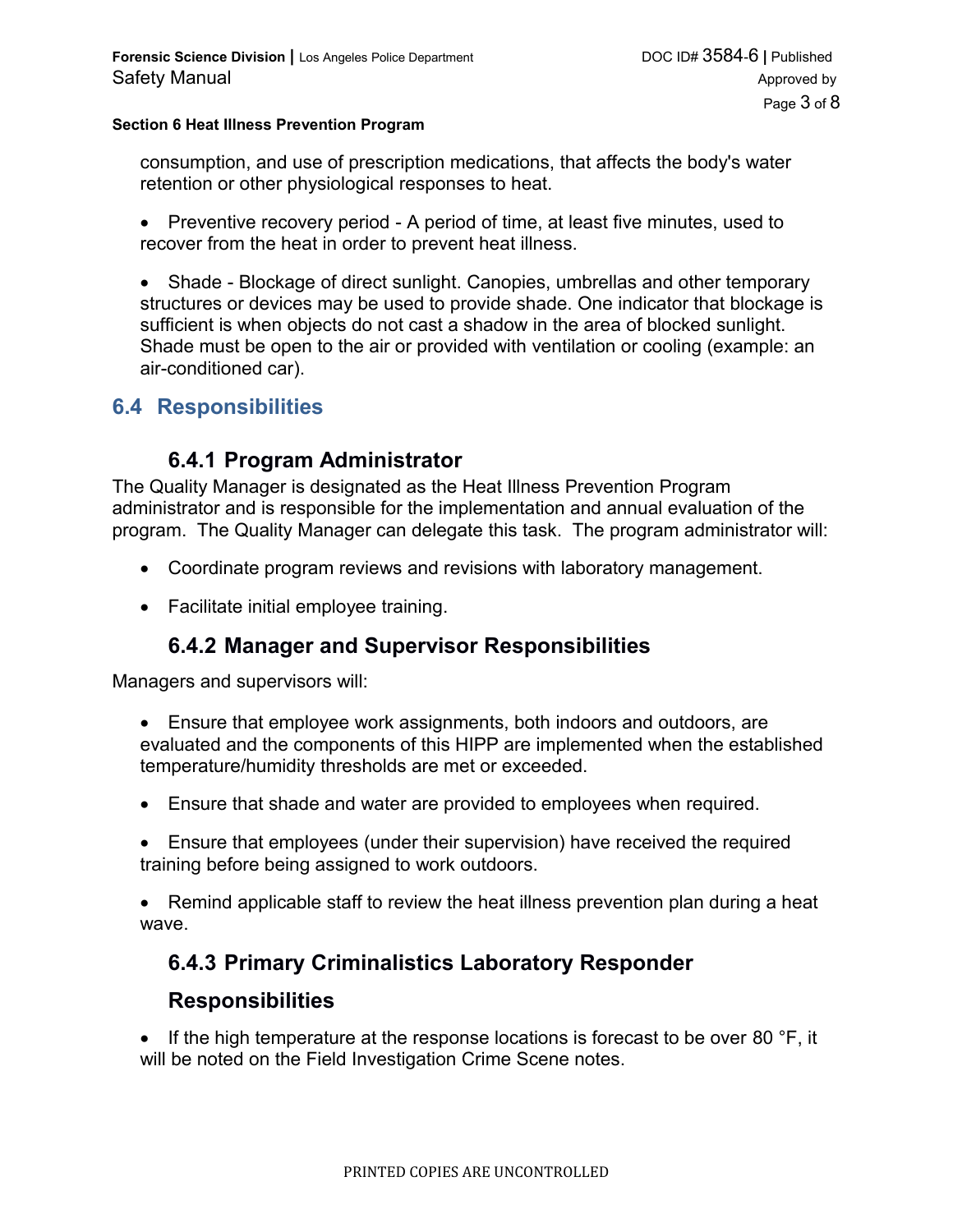If the high temperature at the response locations is forecast to be over 80  $\degree$ F, determine if water and shade are available. If either water or shade is not available, transport portable shade structure and/or water containers to the response location.

 Encourage Criminalistics Laboratory employees at the response location to drink water.

 Maintain the crime scene request form (or other unit specific form) in order to provide specific work site location information in an emergency (See Field Investigation Unit Crime Scene notes).

# **6.4.4 Employee Responsibility**

Employees will:

- Comply with the requirements of this HIPP.
- Drink adequate amounts of water when environmental risk factors for heat illness are present.
- Immediately report any observed unsafe working conditions or heat illness symptoms to a supervisor.

# **6.5 Program Components**

# **6.5.1 Provision of Water**

Whenever environmental risk factors for heat illness exist, supervisors or a designee are responsible to ensure that clean, fresh, and cool potable water is readily available to employees.

One quart per employee per hour must be available. Water containers are stored in the Forensic Science Center, Stock Room (134) and must be brought to the response location if other sources of water are not available. The supervisor's or designee's responsibility is to ensure water supplies are replenished as necessary.

The primary responder shall encourage employees under their supervision to drink water. Employees must understand that thirst is not an effective indicator of a person's need for water, and it is recommended that individuals drink one quart of water per hour when working in high heat environments.

# **6.5.2 Access to Shade**

Supervisors or the designee are responsible to ensure that employees have access to a shaded area within a reasonable distance from their work area. Employees believing a preventive recovery period is needed shall be provided access shade for a period of no less than five minutes. Such access to shade shall be permitted at all times. The interior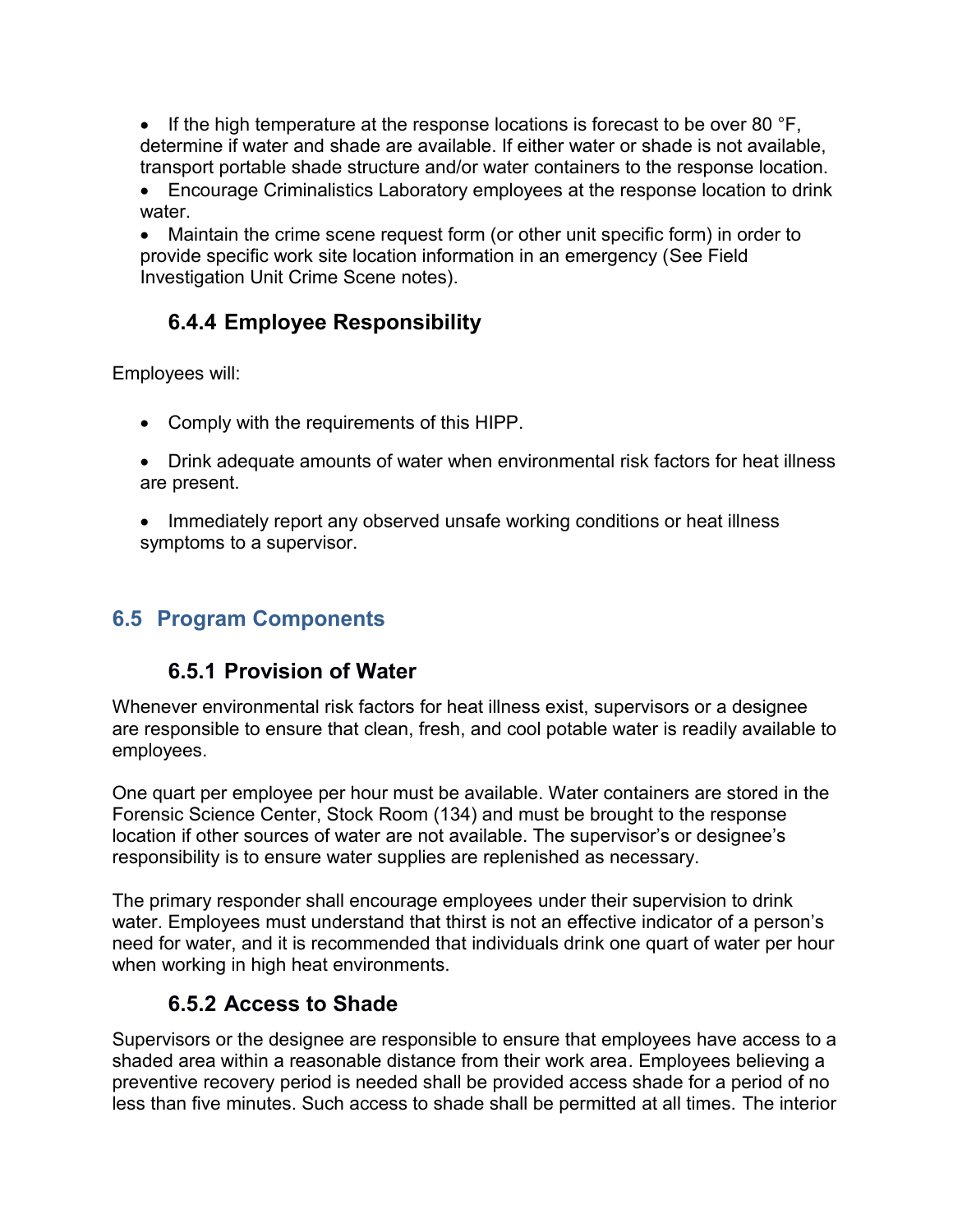of a vehicle may be used to provide shade if the vehicle is air-conditioned. **Most field response locations for Criminalistics Laboratory personnel are within or near structures that provide shade.**

When a field response is requested and the high temperature at the response location is forecast to be over 80 °F (during the expected time frame for the response), the availability of shade and water must be documented on the [Field Investigation Unit](http://10.250.71.210/Qualtrax/ShowDocument.aspx?ID=3256)  [Crime Scene Notes.](http://10.250.71.210/Qualtrax/ShowDocument.aspx?ID=3256) If adequate shade is not available, the following procedures will be implemented:

The primary responder will ensure that a portable shade structure is brought to the response location. When the temperature at the work location exceeds 80 °F, shade must be present and set up at the beginning of the response. Portable shade structure is stored in the Forensic Science Center Accessioning Room 117.

#### **6.5.3 Acclimatization**

Acclimatization peaks in most people within four to fourteen days of regular work for at least two hours per day in the heat. Due to the occasional nature of work assignments in high heat conditions, laboratory employees need to be aware of their lack of acclimatization. When working in high heat conditions, Criminalistics Laboratory personnel must take frequent breaks (preventive recovery period and hydration) and limit strenuous activity due to their lack of acclimatization.

# **6.6 Procedures for Responding to Symptoms of Heat Illness**

If employees are experiencing any of the heat illness signs or symptoms they must:

- Immediately report these signs or symptoms to their immediate supervisors.
- If symptoms indicate heat cramps or heat exhaustion, the supervisor should follow the directions listed below.
- If symptoms indicate heatstroke, the supervisor should follow the directions listed below and immediately seek emergency medical attention.
- If there is any question as to the severity or treatment of an individual experiencing heat illness, call 911 for emergency medical assistance**.**

### **6.6.1 Heat Cramps**

The victim will feel muscle pains or spasms, usually in the abdomen, arms or legs. To treat heat cramps, do the following:

- Stop all activity and sit in an air-conditioned or shaded area.
- Drink cool water, clear juices or sports drinks.
- Seek medical attention if cramps continue.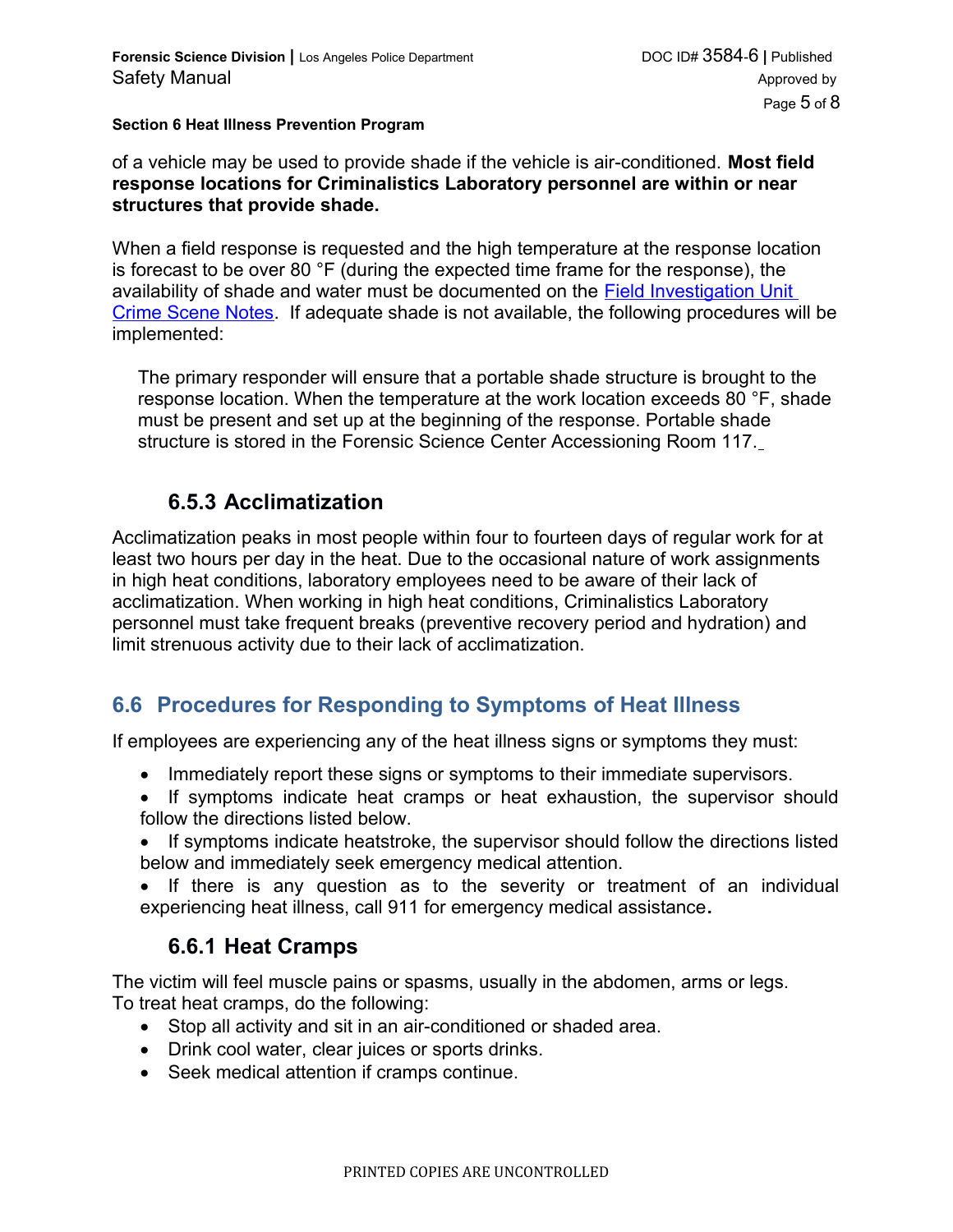# **6.6.2 Heat Exhaustion**

**Heat Exhaustion** results from loss of body fluid through sweating when a worker has failed to drink enough fluids. The person with heat exhaustion still sweats, but experiences extreme weakness or fatigue, muscle cramps, dizziness, nausea, or headache. The skin is clammy and moist, the complexion pale or flushed, and the body temperature normal or slightly higher.

To treat heat exhaustion, do the following:

- Stop all activity and get into an air-conditioned or shaded area.
- Have the victim lie down and loosen clothing.
- Drink cool, not iced, water or sports drinks.
- Cool the person by spraying/sponging him or her with cool water and fanning.

 Monitor the person carefully. Heat exhaustion can quickly become heatstroke. If fever, fainting, vomiting, confusion or seizures occur, call 911 for emergency medical assistance.

# **6.6.3 Heat Stroke**

Heat Stroke is the most serious health problem for workers in hot environments, and is caused by a failure of the body's internal mechanism to regulate its core temperature. Sweating stops and the body can no longer rid itself of excess heat. Heat stroke is a life threatening medical emergency and can be fatal unless treated immediately.

Symptoms include:

- Mental confusion, delirium, loss of consciousness, convulsions or coma.
- A body temperature of 103 degrees Fahrenheit or higher.
- Hot, dry skin (no sweating) which may be red, mottled, or bluish.

To treat heat stroke, do the following:

- Call 911 for emergency medical assistance.
- Stop all activity and get the victim into an air-conditioned or shaded area immediately.
- Cool the victim immediately by spraying/sponging him or her with cool water and fanning.
- Remove as much clothing as possible (maintain privacy for the victim).
- Immersing the victim in a cold water bath or spraying the victim with cool water from a garden hose is also effective.
- Maintain an open airway.

 Do not give anything by mouth (even water) if the person is unconscious or semi-conscious.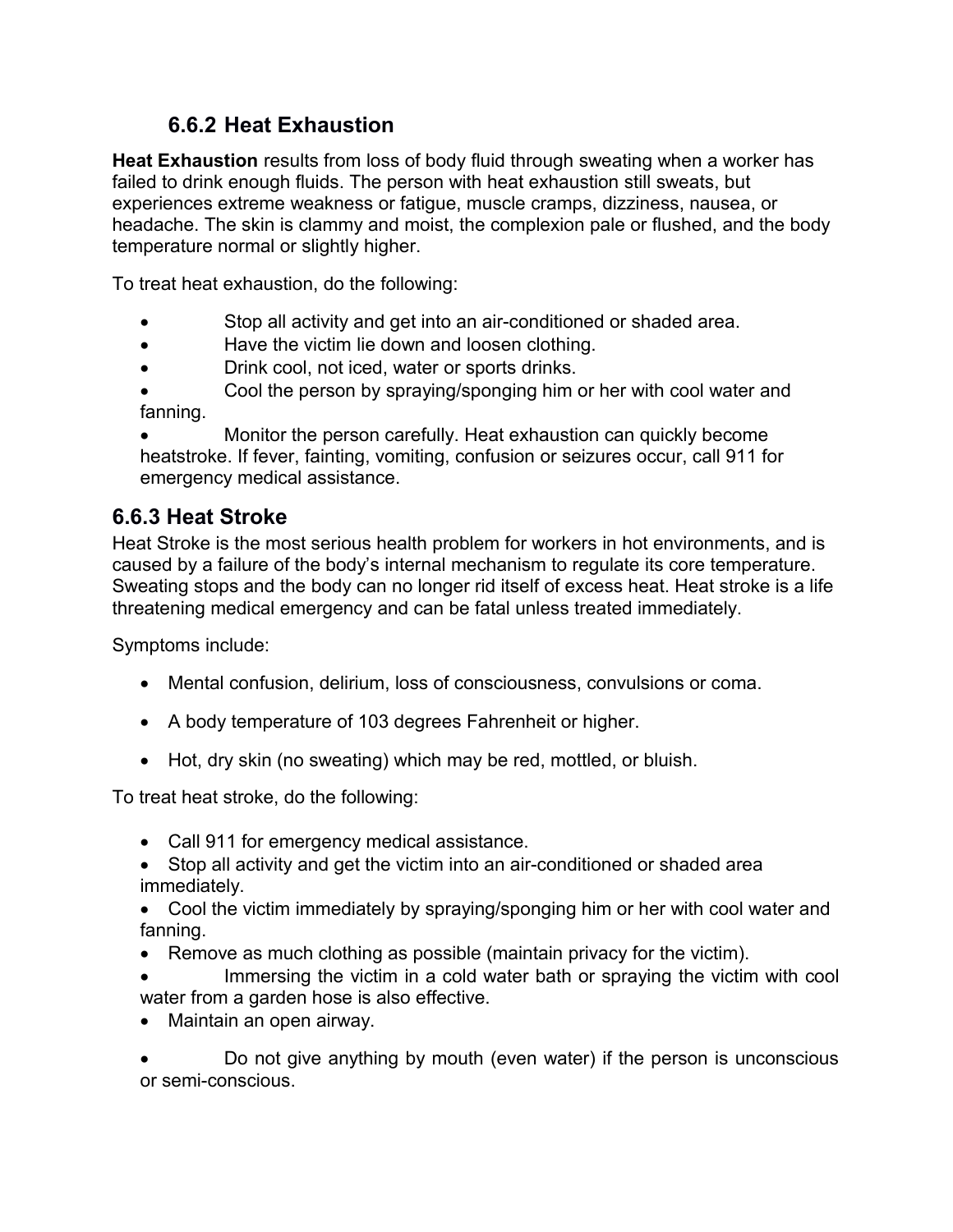### **6.7 Emergency Medical Contact Procedures**

For any emergency, always dial 911 for emergency medical assistance.

For non-emergency heat related illness, the employee will obtain medical treatment at a First Care Panel facility. A list of the First Care Panel facilities is available on the FSC Shared N drive of the Criminalistics Laboratory Local Area Network (OFCR->Safety Information->IOD Info).

Any injury or illness which occurs while on duty for the City of Los Angeles Police Department must follow current Department policy for documentation and reporting.

For additional information regarding the policies or procedures for workplace injuries or illness, use the following contact information:

LAPD Personnel Group, Personnel Division, Medical Liaison Section: (213) 486-4600

Dale Tongson, LAPD Safety Officer: (213) 486-4610 39311@lapd.online

Najma Bashar, City of Los Angeles Personnel Department – Safety Administrator: (213) 473-7097 (office), (213) 822-2570 (cell) najma.bashar@lacity.org

# **6.8 Training for the Heat Illness Prevention Program**

#### **Training Requirements**

Employees subject to the working conditions described in the Scope section of the HIPP must be provided with heat illness prevention training. The training shall include the following information:

- Environmental and personal risk factors.
- The Heat Illness Prevention Program and procedures.
- The need to drink water frequently throughout the day.
- $\bullet$  Importance of acclimatization allowing the body to adjust gradually to work in high heat.
- Types of heat illness and the signs and symptoms.
- Necessity of immediately reporting to a supervisor or designee any signs or symptoms of heat related illness.
- Procedures for responding to heat illness symptoms, including how emergency services will be provided should they become necessary.